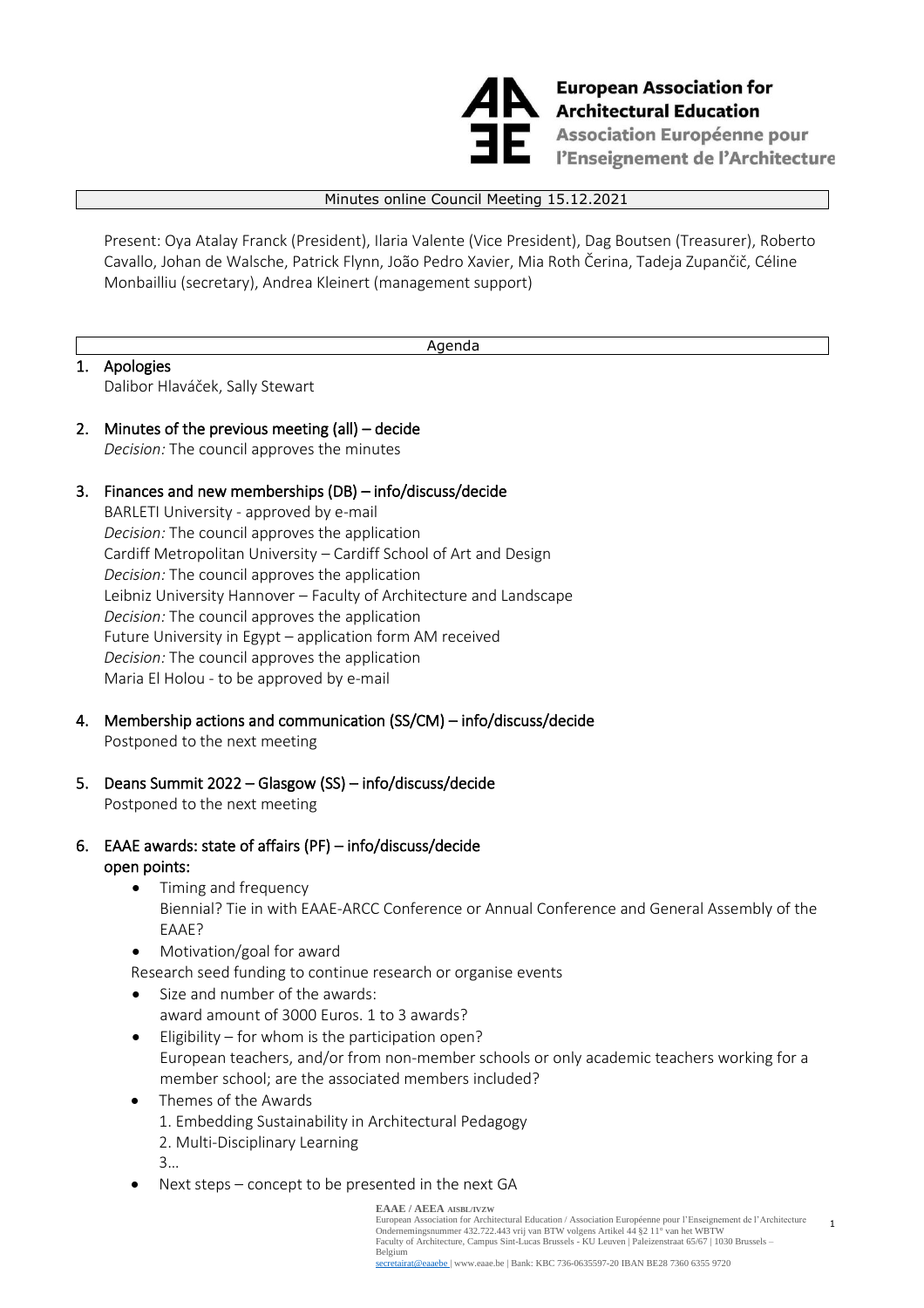

European Association for<br>Architectural Education **Association Européenne pour<br>Pénseignement de l'Architecte** l'Enseignement de l'Architecture

Action: A work group (JDW, MR, PF, SM, TZ) will develop the idea of the Awards further and bring a proposal to the next EAAE GA. At least the amount of the award and the participants conditions have to be approved by the next GA. PF leads the work group.

# 7. Publications (RC/MRC) – info/discuss/decide

# Action: A proposal for a publication policy will be prepared. (RC, MR). This proposal will be sent to the council members and discussed in the next council meeting.

# 8. Varia (all) – info

- a) ARCC/EAAE Conference 2022 Miami (OAF/IV/CM) Postponed to the next meeting
- b) AC/GA 2022: state of affairs and task force Council (OAF/CM) The proposal and budget were sent to all the council members. The budget is approved by all. The format of the conference is still to be defined: For e.g., the proposed topics could be integrated into one (according to the NEB initiative) and subdivisions should be created on other subjects Action: A work group (MR, RC, DB, DH, CM) will get together in a zoom meeting with the organizing committee from Madrid (Nicolás Mariné, Manuel Blanco and Rodrigo de la O, to set up foundations for the Conference. RC leads the work group.
- b) AC/GA 2023 (OAF/CM) Postponed to the next meeting
- c) Candidacies for Teachers Conference 2023 (OAF/JdW) info/discuss/decide Postponed to the next meeting
- d) Oslo Pledge/SDGs Series: joint workshops (IV/JdW/TZ) info/discuss/decide The academies are working on the next event of January 14<sup>th</sup>. Action: IV will send a proposal for the next meeting to all the council members. Action: JDW will send out a call for the next workshop series.
- e) NEB and NEBC activities (JdW/RC/TZ) info/discuss/decide The work groups are working on the events.
- f) Cooperations with sister organisations such as SAR (Society of Artistic Research Declaration)? (OAF) info/discuss/decide.
	- Postponed to the next meeting
- h) LinkedIn profile for EAAE? (OAF) info/discuss/decide Postponed to the next meeting

i) Service Agreement between EAAE and KU Leuven (CM) – info/discuss/decide

#### Action: CM will send the agreements to the council members with the deadline of Friday 12am for approval

#### 9. Next meetings

- Wed 19.1.2022 14.30–16.00 online
- Wed 16.2.2022 14.30–15.30 online
- Wed 16.3.2022 14.00–15.00 online
- Wed 13.4.2022 14.30–15.30 online